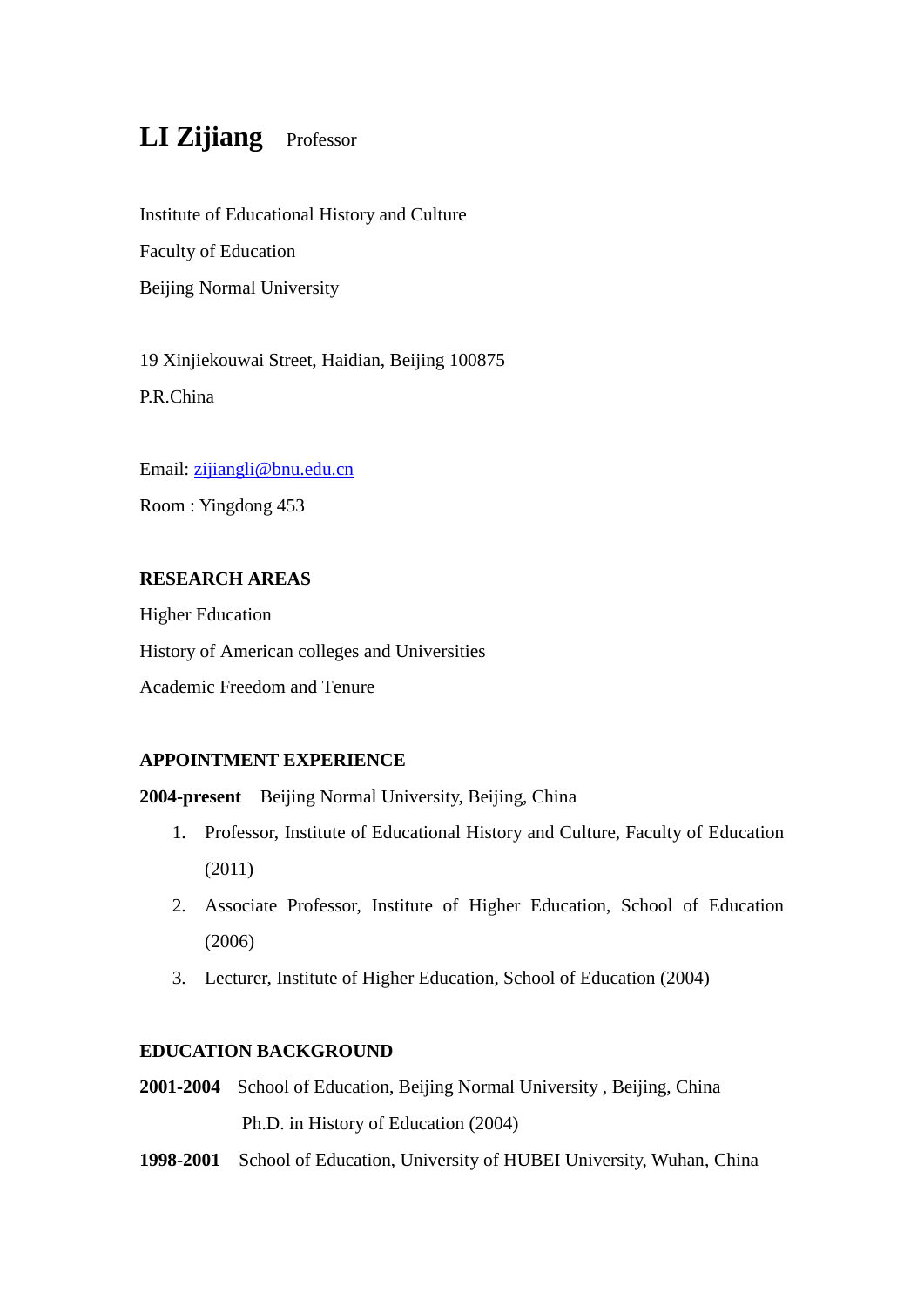Master in Higher Education(2001)

**1987-1991** Department of Educational Administration, University of HUBEI University, Wuhan, China

Bachelor in Education Administration (1991)

#### **TEACHING COURSES**

The Research of Academic Freedom (2016) The Development of Education History (2015) History of Western Education (2014) American Higher Education History (2013) Comparative Higher Education (2006) Higher Education Administration (2005)

## **SELECTED PUBLICATIONS**

## **Books and Translated Works**

- 1. Academic Freedom: The Soul of Colleges and Universities, China Social Science Press, Beijing, 2012
- 2. Academic Freedom in the Age of University(Translated), Beijing University Press, Beijing, 2010
- 3. The Shaping of American Higher Education(Translated), Beijing University Press, Beijing, 2010
- 4. The Transition of Academic Freedom in American colleges and Universities, Beijing Normal University Press, Beijing, 2008
- 5. University: Freedom, Autonomy, and Control. Beijing Normal University Press, Beijing, 2005

#### **Journal Articles**

- 1. On the Evolution and Influence of Co-education in American Universities, Journal of Higher Education, No.1, 2016.
- 2. The Transition from the Old Colony Colleges to the Modern Universities During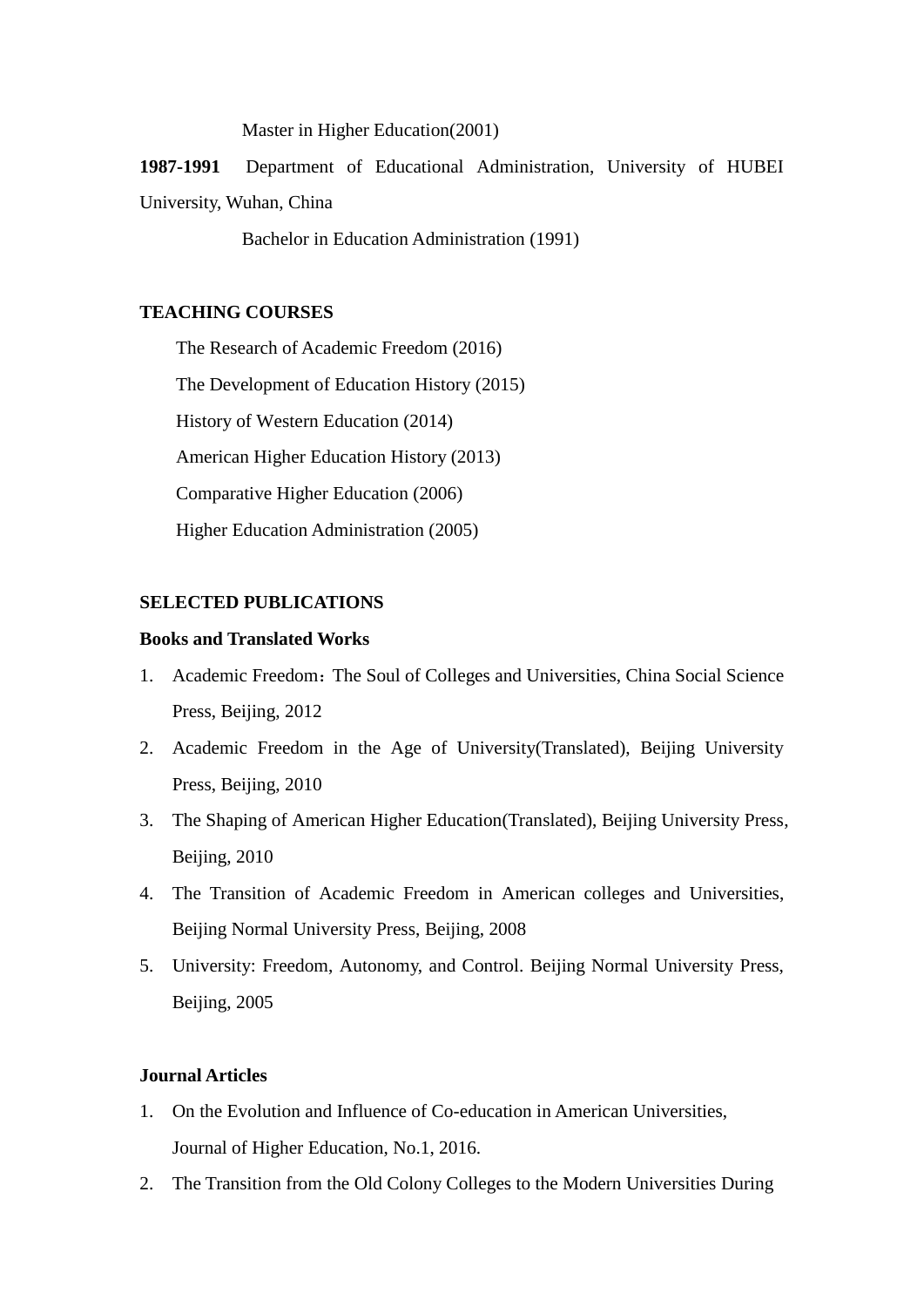the End of  $19<sup>th</sup>$  Century, Journal of Tianiin Normal Universitiy (Social Science), No.5, 2015.

- 3. The Revision of the Rules and Regulations of the Board of Overseers in Harvard University, University Education Science, No. 2, 2014.
- 4. The Development History of the Rules and Bylaws of Harvard University, University Education Science, No. 6, 2013.
- 5. Academic Orientation in Cultivating the Master of Education in China and Its Countermeasures, Journal of Higher Education, No. 5, 2010
- 6. The Historical Evolution and Prospects about the Faculty Employment System in Chinese Colleges and Universities, University Education Science, No. 4, 2010
- 7. Problems and Its Countermeasures of Teacher Certification System Construction in China, Educational Research , No. 10, 2008
- 8. The Development of Faculty Collective Bargaining System in American colleges and Universities, Comparative Education Review , No. 3, 2006
- 9. Characteristics of Academic Freedom in American colleges and Universities, Comparative Education Review , No. 6, 2005

#### **RESEARCH PROJECTS**

**2015-2018** Research on the Charters and Bylaws of American Colleges and Universities, Beijing, China

**Fund Source:** China National Education Research Fund **Type:** Research Report **Principal Investigator:** LI Zijiang

**2010-2014** Research About University Charter, Beijing, China **Fund Source:** Key-point project, Beijing Normal University **Type:** Research Report **Principal Investigator:** LI Zijiang

**2010-2013** Research About Academic Freedom Cases in U.S.A